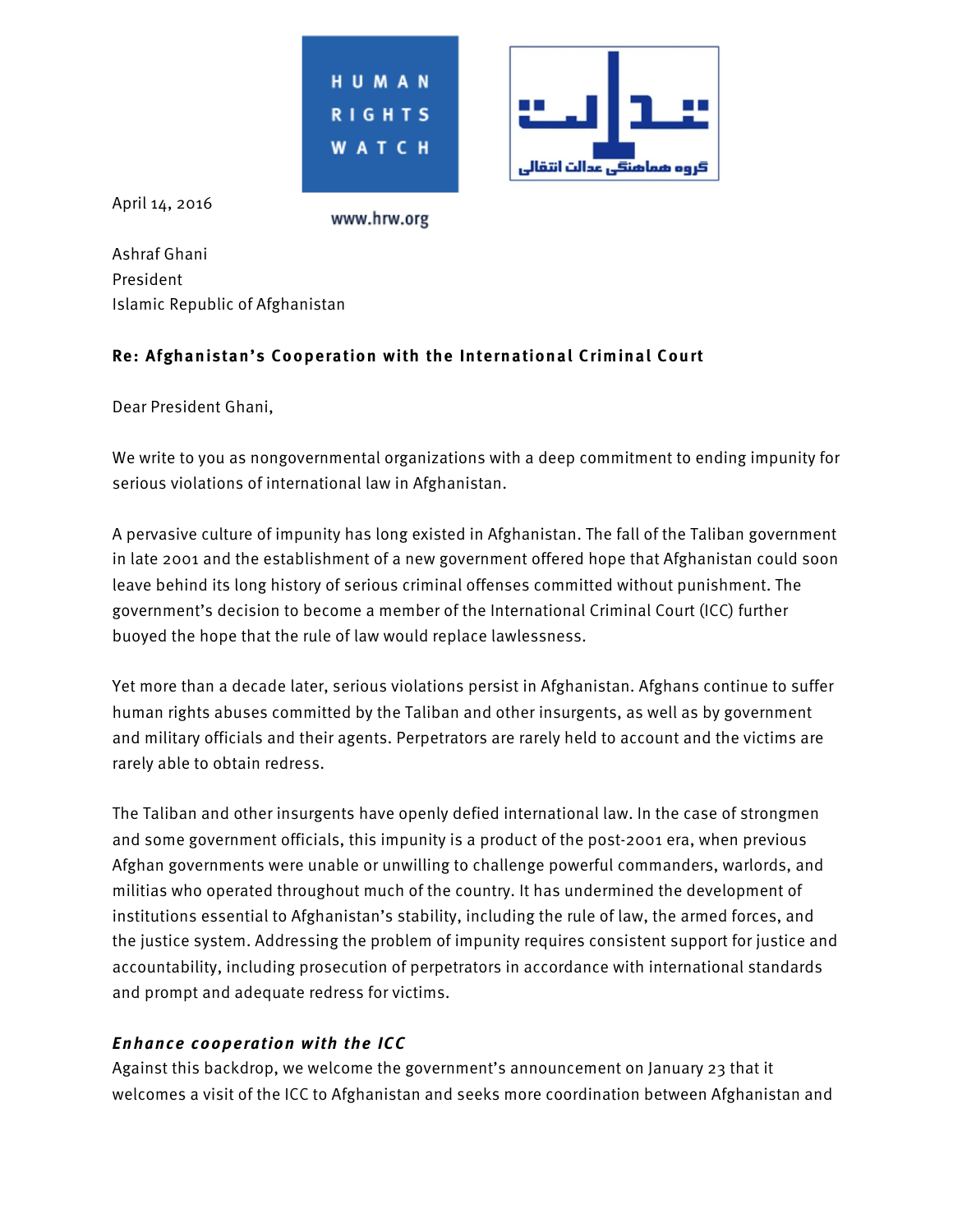the ICC.

As you know, the ICC's Office of the Prosecutor, which began its analysis of the situation in Afghanistan in 2007, has already concluded that there is "a reasonable basis to believe" that war crimes and crimes against humanity have been committed in the country.1

To further its analysis, the ICC has highlighted the value of visiting Afghanistan. However, in its most recent report on its preliminary examination activities, the Office of the Prosecutor noted that its "planned mission for admissibility assessment purposes has been frustrated by the nonpermissive situation in the country."2

Moving forward, we urge the government to provide consistent and meaningful cooperation with the ICC. Indeed, as a member of the ICC, Afghanistan has a legal obligation to do so.

Specifically, we urge the government to facilitate meetings between the ICC and key Afghan government officials, including those in the Ministry of Foreign Affairs and the Ministry of Justice, as well as the National Security Advisor and the Attorney General. We also urge the government to facilitate the ICC's access to important judicial officers, including prosecutors and justices on the Supreme Court.

In addition, we encourage the government to ratify the Agreement on Privileges and Immunities of the ICC, an international treaty that provides the ICC with the access and cooperation needed from governments. Ratification is an important step so that the court can carry out its work independently.

In the government's recent statement, we note that the Ministry of Foreign Affairs has been tasked with "officially soliciting … the views and opinions of international partners about the nature of their interaction with the ICC." While we understand the need for Afghanistan to liaise with its international partners, some of whom have been militarily involved in Afghanistan for a decade, we hope that this will not detract from Afghanistan fulfilling its legal obligation to extend its full cooperation to the ICC.

## **Increase civil society participation on technical committee aimed at improving ICC cooperation**

We welcome the creation of a technical committee comprised of key government officials, the Afghanistan Independent Human Rights Commission, and the Judicial Board at the Presidential

<u> 1989 - Johann Stein, markin film yn y breninn y breninn y breninn y breninn y breninn y breninn y breninn y b</u>

 $1$  Office of the Prosecutor, International Criminal Court, "Report on Preliminary Examination Activities (2015)," November 12, 2015, para. 116.<br> $^{2}$  Ibid., para. 133.